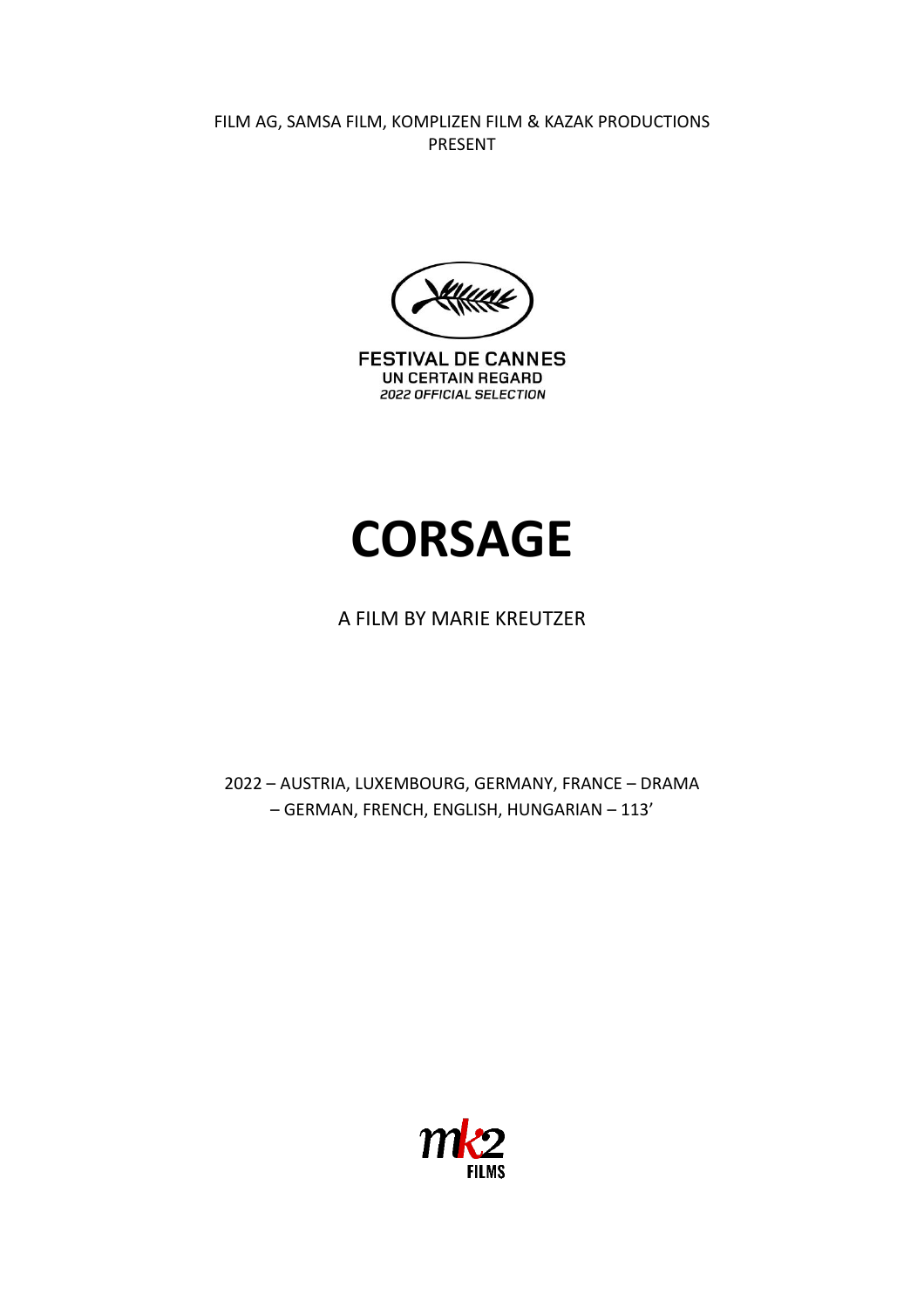Empress Elisabeth of Austria is idolized for her beauty and renowned for inspiring fashion trends. But in 1877, 'Sissi' celebrates her 40th birthday and must fight to maintain her public image by lacing her corset tighter and tighter. While Elisabeth's role has been reduced against her wishes to purely performative, her hunger for knowledge and zest for life makes her more and more restless in Vienna.

She travels to England and Bavaria, visiting former lovers and old friends, seeking the excitement and purpose of her youth. With a future of strictly ceremonial duties laid out in front of her, Elisabeth rebels against the hyperbolized image of herself and comes up with a plan to protect her legacy.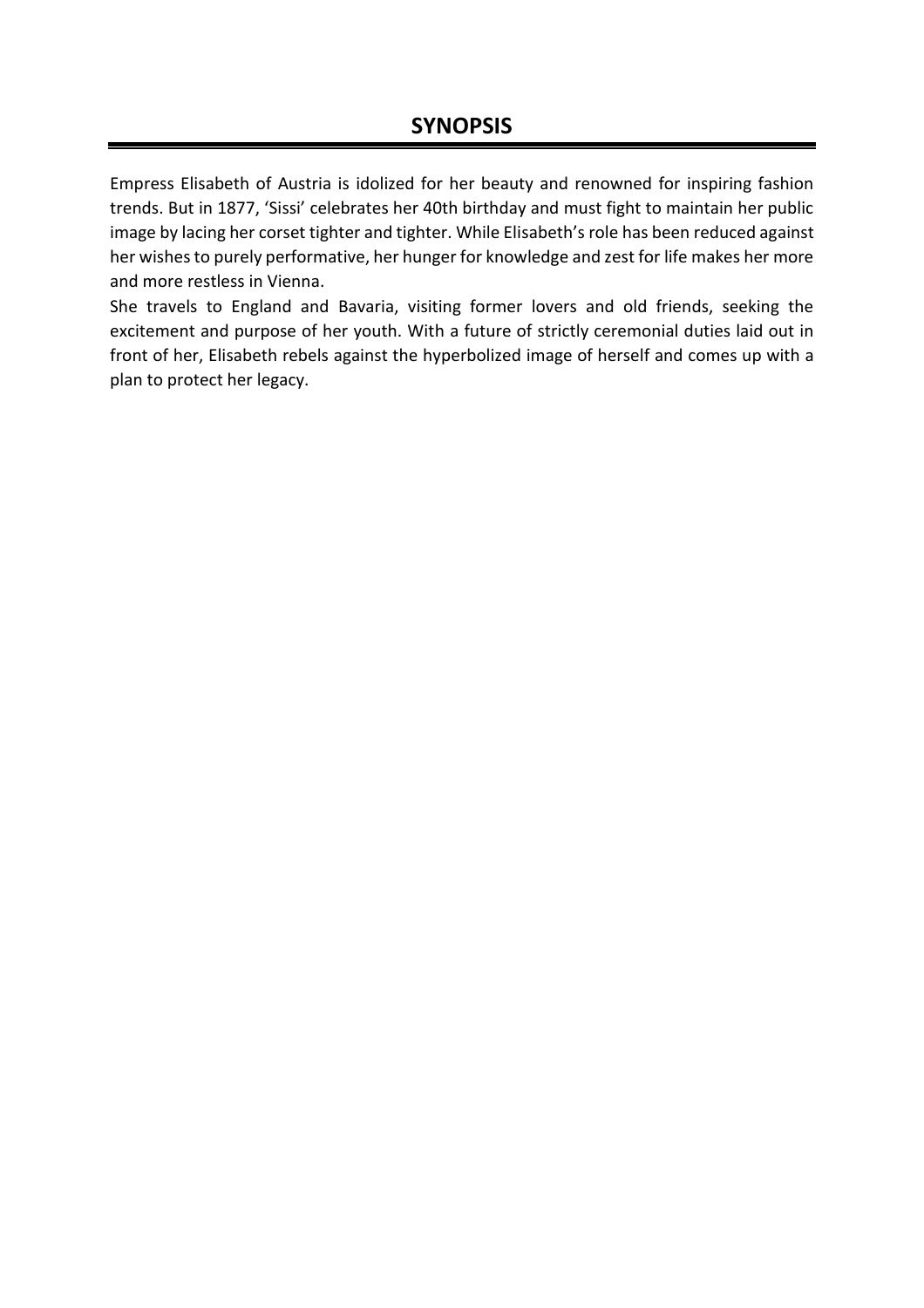## **INTERVIEW WITH MARIE KREUTZER - Director**

*"She just disappeared right in front of their eyes."* – Marie Kreutzer on *Corsage*

**Marie Kreutzer, like (almost) everyone of your generation, you grew up with Romy Schneider as Sissi. The trilogy still screens on television every Christmas here. It depicts Empress Elisabeth as a young obedient monarch in a kitschy, folklore-style setting. Your Elisabeth, on the other hand, is 40, so she's an old woman by the standards of her day, grappling with her life and searching for some way to escape its constraints. What interested you about this Elisabeth – and what do you think about the Sissi films?**

I had actually never seen the Sissi trilogy until I started doing research for *Corsage*. But of course depictions of Sissi were everywhere nonetheless. I've lived in Vienna since 1996, and you see her face a hundred times in every souvenir shop. Sissi is certainly our city's central tourist attraction. The project started out with Vicky Krieps asking me years ago if I'd like to make a Sissi film with her sometime. Because the souvenirs were the only association that occurred to me, I replied: What on earth for? But somewhere inside me the idea was bubbling away and after a while I began to read up on her. I approached the material with an absolutely open mind, with no idea whether anything would come of it; I just wanted to see if there was something there that touched me and appealed to me. And I very quickly discovered that this was the phase in Elisabeth's life when, on the one hand, she began to rebel against all the ceremony and, on the other hand, started to withdraw and isolate herself; a time when it had quite obviously become impossible for her to squeeze herself into a predetermined template. There's that sense of always having to live up to an outsized image of yourself, as that's the only way for you to gain recognition and love – I found that both extremely interesting and universal.

**Your Empress Elisabeth lives in a tight corset of self-restraint and societal censure. At first she is still keen to measure up to her own aspirations, as well as satisfying public expectations that she will conform to an idealized image. For decades she helped cement that image with her cult of beauty and iconic braided hairstyle. But Elisabeth has grown older – and is tired of passing muster as an image of perfection. Is that just a problem for Elisabeth or a perpetual state of affairs in women's lives?**

I wouldn't have been interested if it had just been a problem for her. Many of the expectations Elisabeth had to contend with continue to be imposed on women today. Being beautiful is still seen as a woman's most important and valuable trait. Historical progress has not altered that, despite the women's movement and emancipation. Women are still considered less valuable if they are overweight or older. An attractive female partner still boosts a man's status. The only difference between then and now is that people used to talk openly about it: "All you need to do is be appealing – that's why I chose you, that's why you're here", Franz Josef tells Elisabeth. In 2022, women are supposed to do a great deal more and fulfill many more expectations – but also to stay beautiful, slim and young while they're at it. After a certain age, women can't win no matter what they do; they are accused of being vain if they get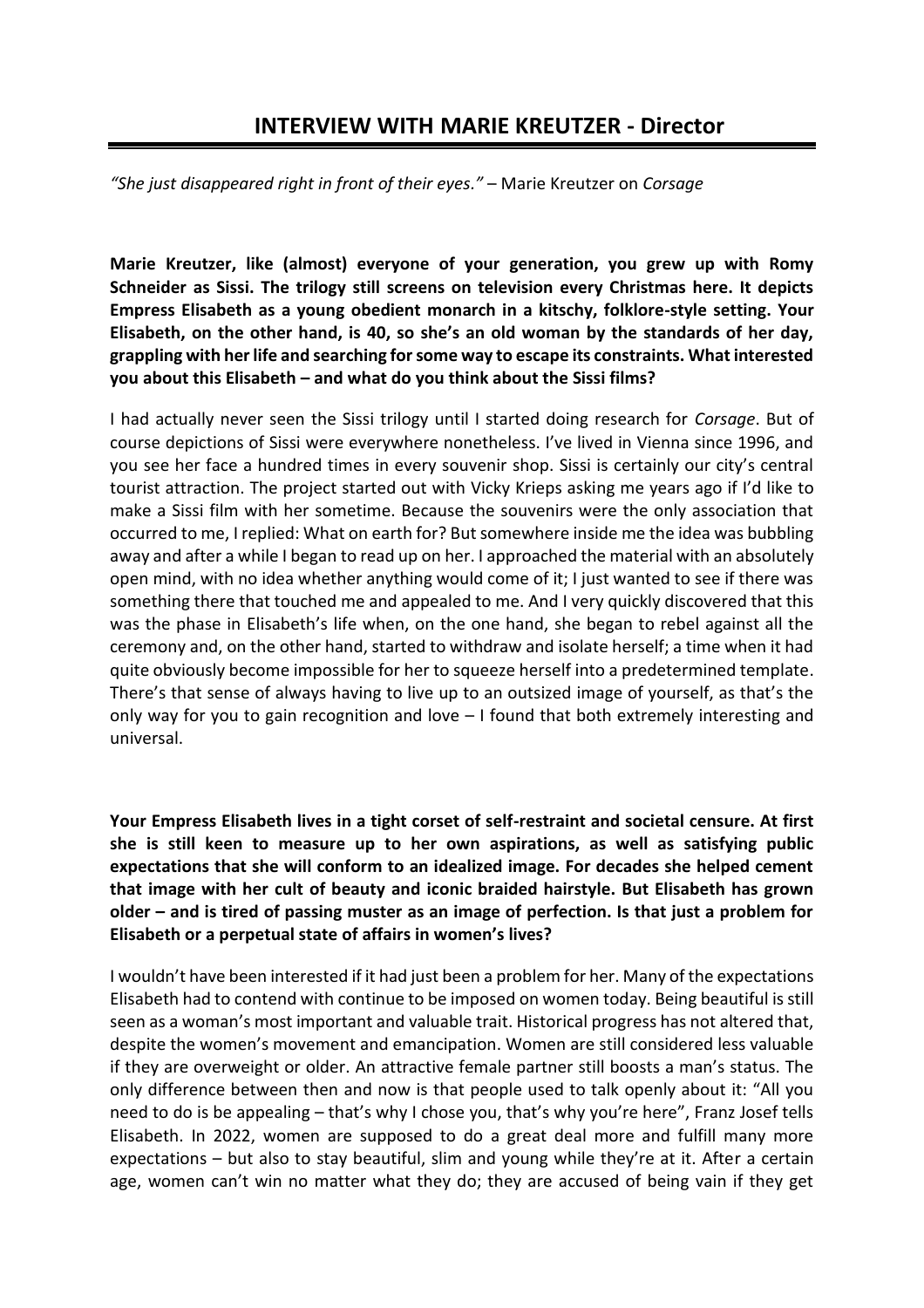"some work done", but people comment on their wrinkles if they don't. That's a particular issue for women in the public eye, like Elisabeth, but it affects all of us because they have a kind of emblematic function.

**Riddled with despair, Empress Elisabeth increasingly withdraws from her life. That's exactly what the real Elisabeth is said to have done: In later life, she only appeared in public with her face hidden behind a veil, she travelled extensively, and even had a double to take her place on official occasions to avoid having to attend. How important was historical accuracy to you in** *Corsage***?** 

It was important to me, as ever, to know the rules so that I could break them. I did really indepth research in particular on that phase of Elisabeth's life, but took a lot of liberties with the content and form when turning it into a cinematic narrative. All the "mistakes" in what we recount or depict were not something that simply happened when we were shooting, but were instead all artistic decisions. I was never interested in making a nice, tidy biopic. But of course it was the facts – that Elisabeth didn't show her face after a certain age – that actually inspired the plot, sparking this story within me. After all, it is incredibly compelling to realize that she essentially disappeared right in front of their eyes.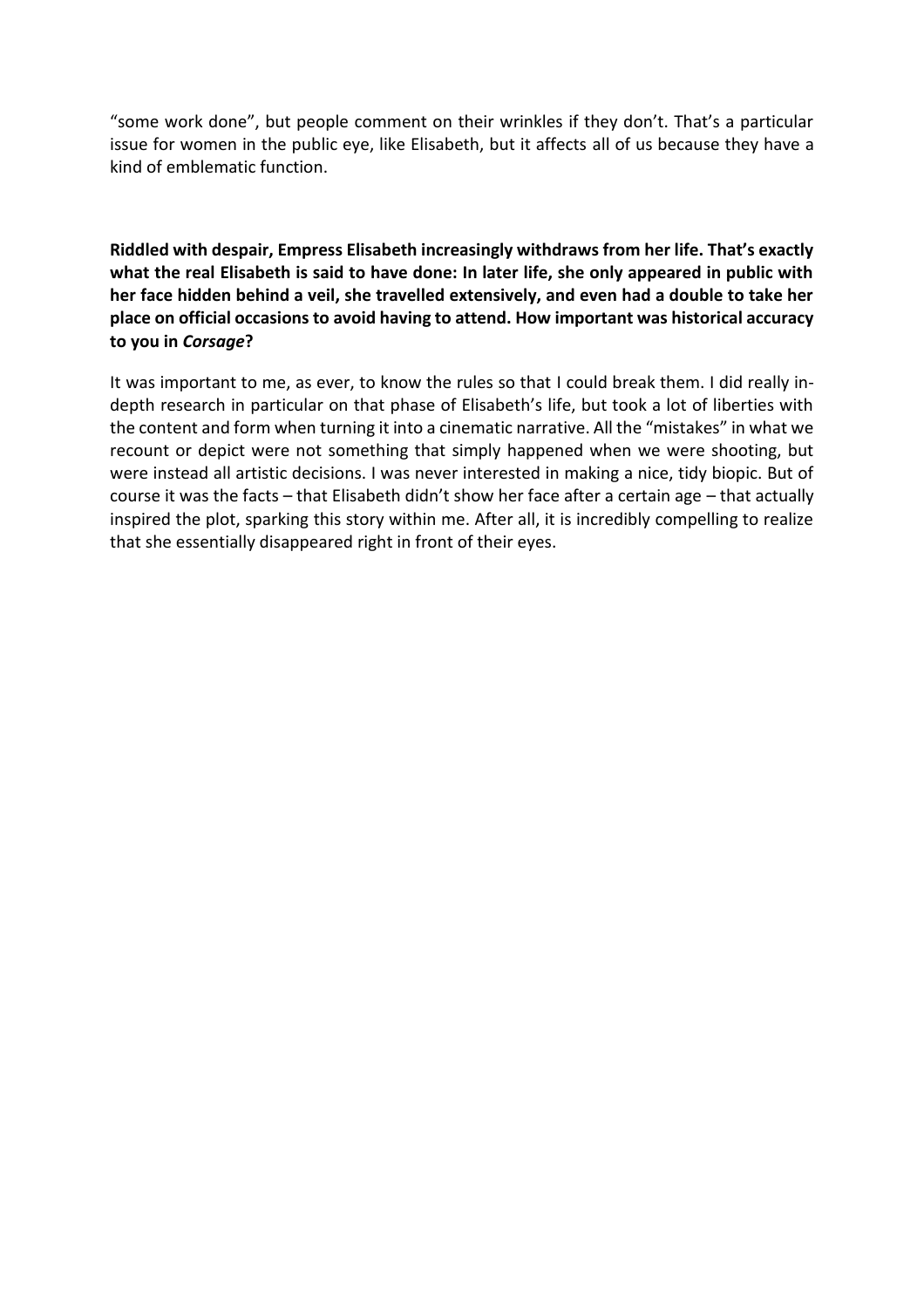*"I'm giving her a chance to do everything she couldn't do back then."* – Vicky Krieps on Empress Elisabeth

#### **Vicky Krieps, how did you come to play Empress Elisabeth?**

Well, I knew Marie Kreutzer because I had played the lead in her film *We Used To Be Cool (Was Hat Uns Bloß So Ruiniert)* depicting a young mother struggling with parenthood. After shooting wrapped, we were both absolutely certain that we wanted to do another project together. Not long after that, I asked Marie what she thought about "Sissi". The idea occurred to me as I'd seen Romy Schneider in the "Sissi" films at our neighbor's place when I was 15 and read Empress Elisabeth's biography pretty much in parallel. As a teenager, I had all kinds of questions when I finished the book. Why did Empress Elisabeth have fitness equipment built for her? Why did she refuse to be painted after she was 40? I told Marie all that and she didn't say a word at first. But then something amazing happened, which reflects what I think is one of women's great strengths: putting ideas into action rather than just talking and talking. And so one day, a year after we had that conversation, I opened my mailbox and there was an envelope with the finished script. Marie had just added a note saying something like: "I went back to the archives. You were right". That was so classy.

#### **And what did you do next?**

Without a moment's hesitation, my reaction was: Let's go for it!

#### **Empress Elisabeth rides, excels at many sports, speaks multiple languages, and, above all, is anorexically thin. How much time and energy did it take for you to become this monarch?**

I don't think I've ever had to work so hard for a role. And I was lucky: I could already ride very well, which meant I didn't have to start from scratch, but just needed to learn to ride sidesaddle. I guess it wouldn't have been possible otherwise in just two months. I learnt to ice-swim in the Danube in sub-zero temperatures, which is pretty complicated. You get into the cold water and your body activates its survival reflex – it just wants you to get out of there. But then your mind kicks in; it has to gain the upper hand to convince you everything is fine. On top of that, I had to learn fencing and Hungarian. That was a huge challenge, as it's a language where you can't draw on any other phonetics to get your bearings. Marie definitely didn't want me to lose weight for the role, but of course I did lose a few kilos with all the training. Looking back, that actually ended up helping for the corset. In any event, wearing a corset was a really memorable experience. It wasn't just about only being able to have liquids like soups or smoothies when I was in the corset; that tight constriction also hugely affected my emotions. When I put it on and got laced in, I would immediately feel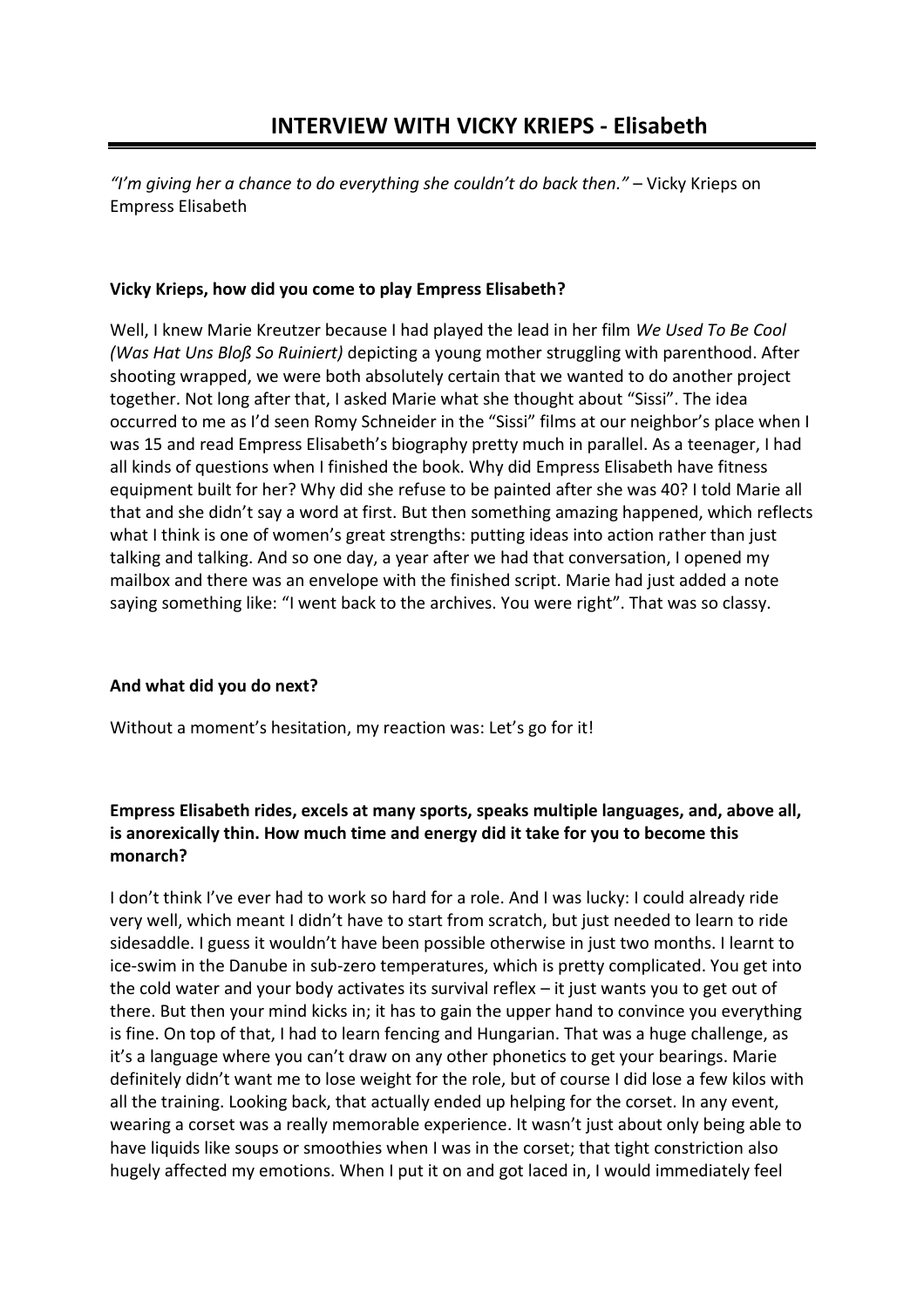sad. When I took it off, I used to feel happy and could laugh again. Perhaps that's also because the diaphragm is where the corset presses most tightly. I read somewhere that it's the seat of all our emotions. Realizing the impact that wearing corsets must have had on women generally back then was a really fascinating physical experience.

### **What was it like being a woman in 19th -century Europe?**

I did some research for the role and found some books and magazines from that era. They explained how women were meant to behave and how they were supposed to dress and talk. Marriage market conventions in particular exerted enormous pressure on women. Back then, if a man married outside his class – for example, if a nobleman wed a commoner, which would have been quite unusual – the bride would promptly be given a noble title. The exact opposite applied for women. If a noblewoman married a commoner, she would need to find even more money to avoid slipping down the social ladder. Just like today, a woman was also expected to be the most beautiful, the most intelligent, the best of all. And of course, everyone lost out in that kind of competitive set-up. Above all, women's influence steadily waned as they grew older. In those days, women essentially became invisible when they turned 40. Making herself disappear was also a desperate stab at self-empowerment on Elisabeth's part.

#### **In** *Corsage***, Elisabeth is overwhelmed by fate. Everything she tries by way of distraction appears to be in vain until ultimately the empress comes to a tragic end. Couldn't she have saved herself?**

I think Elisabeth fell prey throughout her life to a certain melancholy, as was common in that era. Depressive tendencies are also documented in her family. Elisabeth was fascinated by poetry, by Heinrich Heine's poems. What's more, narcotics used to be viewed as medical treatment back then. Cocaine and heroin naturally penetrate deep into the brain and alter people's perceptions. We should always factor in that influence when we think about Elisabeth. And then, of course, there is the tight corset, that feeling of always virtually suffocating, being unable to breathe. In addition, she constantly subjected herself to a kind of slow torture, with diets and endurance sports. That was of course so she could somehow get in touch with herself. That all meant that the possible course she could follow grew narrower and narrower, making it increasingly unlikely she would find a way out. Because I realized that as an actress and of course gradually really empathized with the constraints my character faced, I would often attempt to give Elisabeth a little freedom through my performance. When we were filming, I often thought: I'm giving her a chance to do everything she couldn't do back then. Smoking, giving someone the finger, cutting off her hair. As an actress, I'm a fan of confrontation and surprises. That's why I'd often really fool around when I wasn't on camera. That was my way of experimenting. Above all, the big question for me was: What happens when we all stop pretending?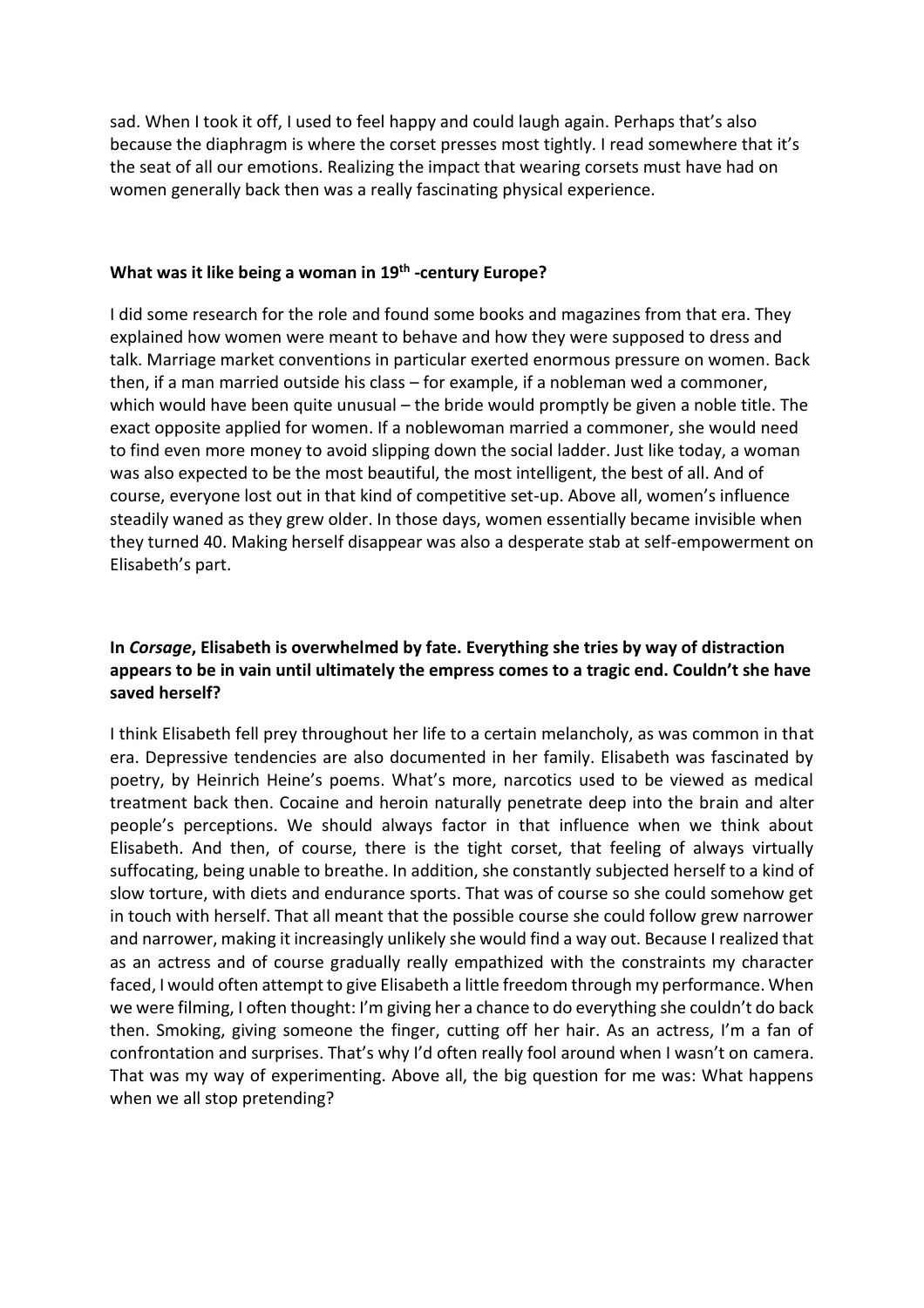# **ABOUT MARIE KREUTZER - Director**

**Marie Kreutzer**, born in Graz, is one of Austria's most important and established filmmakers. After graduating from the AHS Modellschule, an alternative school with an artistic focus, she began her studies at the Film Academy Vienna in the field of screenwriting and dramaturgy with Walter Wippersberg and graduated with distinction. Afterwards, she worked as a script supervisor and in continuity in cinema and TV productions and made a variety of awardwinning short feature films, which were shown at numerous festivals.

Her first feature film, *The Fatherless (Die Vaterlosen)* (2011), has been shown and awarded at numerous festivals, including the Berlinale Panorama Special 2011. In addition, the film was nominated for the Thomas Pluch Screenplay Award and the Austrian Film Award. This was followed by the feature films *Gruber Is Leaving (Gruber Geht)* (2015), *We Used To Be Cool (Was Hat Uns Bloß So Ruiniert)* (2016) and the TV film *Die Notlüge* (2017), which were also shown and awarded at festivals. Kreutzer's films *Gruber Is Leaving* and *The Ground Beneath My Feet ( Der Boden Unter den Füßen)* have been enormous audience successes and are already among the classics of contemporary Austrian film. With *The Ground Beneath My Feet* she was finally able to attract international attention in 2019: The gripping, feminist psychodrama with Valerie Pachner, Pia Hierzegger and Mavie Hörbiger ran in the competition of the Berlin International Film Festival, received fantastic reviews worldwide and several awards. In addition to her work as a director, she worked as a lecturer at the Vienna Film Academy and as a screenwriter and dramaturge. Marie Kreutzer has been a board member of the Drehbuchverband und Drehbuchforum Austria since 2007 and a member of the supervisory board of the Austrian Film Institute since 2017.

#### **FILMOGRAPHY**

- **2022 CORSAGE** ǀ Feature, 113'
- **2022 VIER** ǀ TV, 88'
- **2019 THE GROUND BENEATH MY FEET (Der Boden Unter Den Füßen)** ǀ Feature, 108'
- **2017 DIE NOTLÜGE** ǀ TV, 90'
- **2016 WE USED TO BE COOL (Was Hat Uns Bloß So Ruiniert)** ǀ Feature, 96'
- **2015 GRUBER IS LEAVING (Gruber geht)**Feature, 104'
- **2011 THE FATHERLESS (Die Vaterlosen)** ǀ Feature, 104'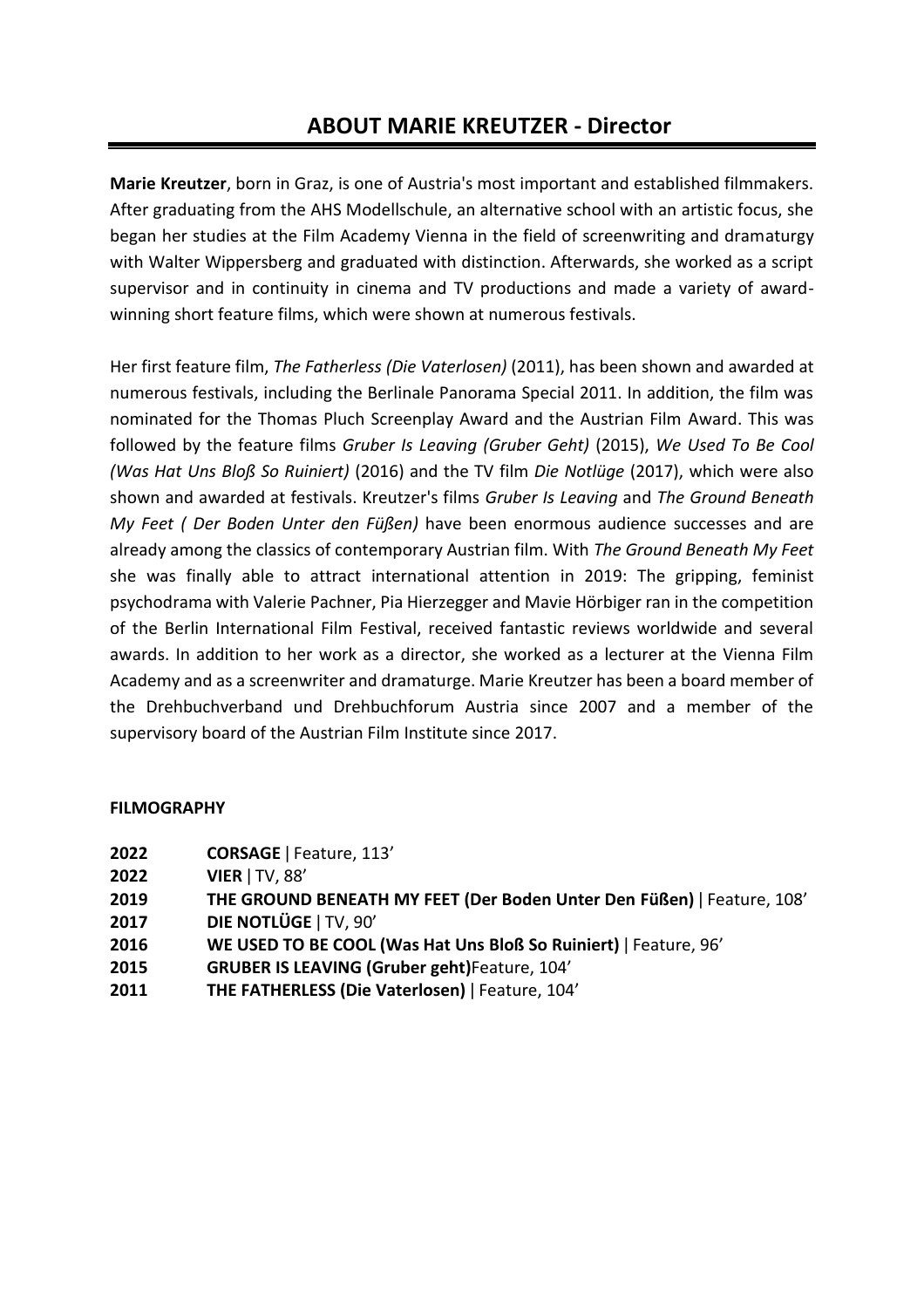## **CAST**

Elisabeth Vicky Krieps Franz Joseph Florian Teichtmeister Marie Festetics Katharina Lorenz Ida Ferenczy **Marsus** Jeanne Werner Fanny Feifalik **Alma Hasun** Ludwig II, King of Bavaria Manuel Rubey Louis Le Prince Finnegan Oldfield Rudolf **Aaron Friesz** Valerie Calerie<br>
Marie, Queen of the Two Sicilies Lilly Marie Tschörtner Marie, Queen of the Two Sicilies Bay Middleton Colin Morgan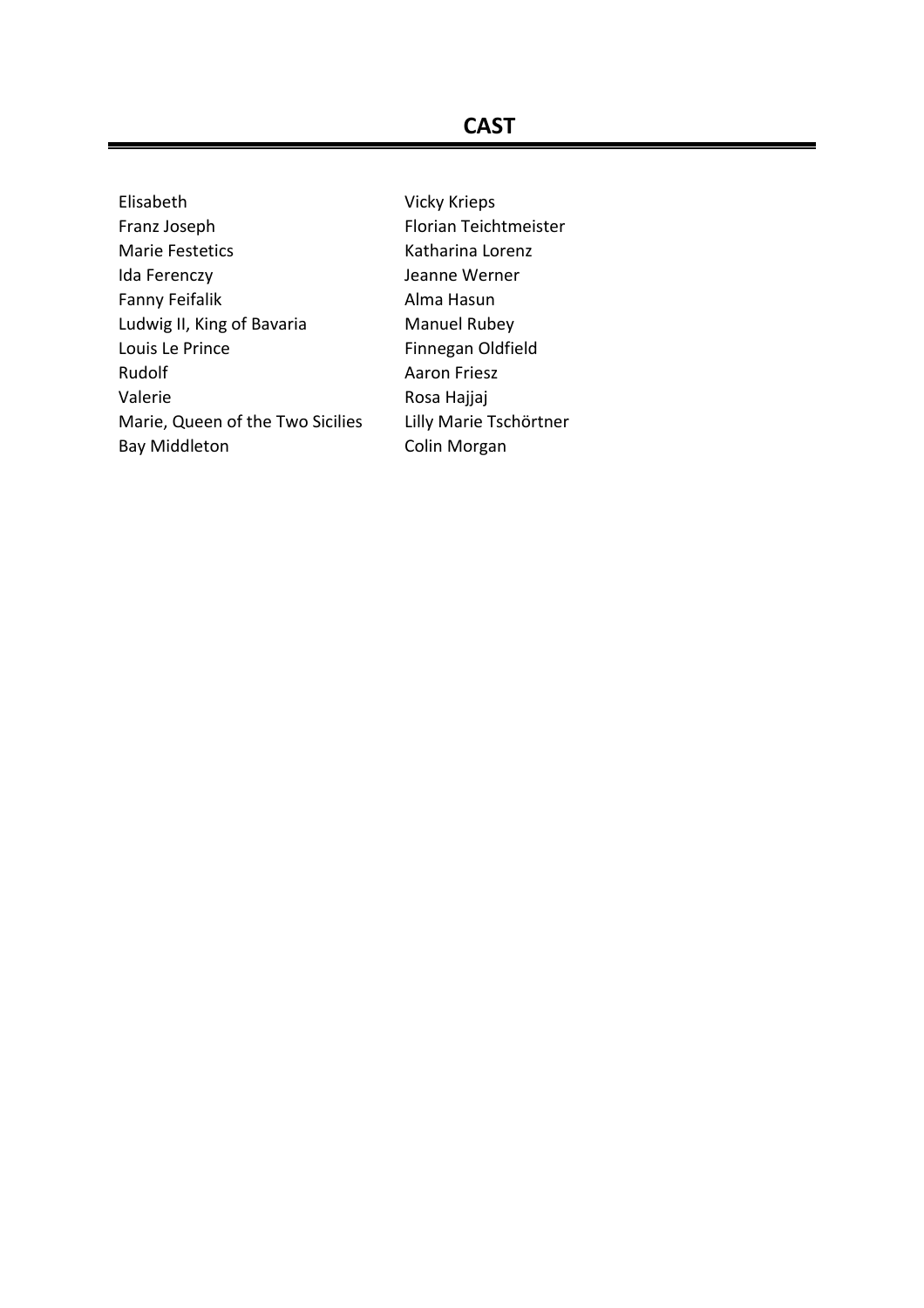## **CREW**

| Writer/Director                   | Marie Kreutzer                                               |
|-----------------------------------|--------------------------------------------------------------|
| Producers                         | Alexander Glehr, Johanna Scherz                              |
| Co-Producers                      | Bernard Michaux, Jonas Dornbach, Janine Jackowski,           |
|                                   | Maren Ade, Jean-Christophe Reymond                           |
| <b>Executive Producer</b>         | <b>Vicky Krieps</b>                                          |
| <b>Associate Producers</b>        | Jani Thiltges, Claude Waringo, Amaury Ovise                  |
| Director of Photography           | Judith Kaufmann BVK                                          |
| Editor                            | Ulrike Kofler                                                |
| <b>Production Designer</b>        | <b>Martin Reiter</b>                                         |
| Costume Designer                  | Monika Buttinger                                             |
| Makeup Design                     | Maike Heinlein, Helene Lang                                  |
| <b>Music</b>                      | Camille                                                      |
| <b>Sound Mixer</b>                | Alain Goniva, Carlo Thoss                                    |
| Sound Design                      | Nicolas Leroy, Angelo Dos Santos                             |
| <b>Re-recording Mixer</b>         | Loïc Collignon                                               |
| Line Producer                     | <b>Gottlieb Pallendorf</b>                                   |
| Casting                           | Rita Waszilovics                                             |
| Production                        | Film AG                                                      |
| Co-production                     | Samsa Film                                                   |
|                                   | Komplizen Film                                               |
|                                   | <b>Kazak Productions</b>                                     |
|                                   | ORF Film/Fernseh-Abkommen                                    |
|                                   | ZDF/ARTE                                                     |
|                                   | <b>ARTE France Cinéma</b>                                    |
| With the support of               | Austrian Film Institute, Film Fund Luxembourg, FISA - Film   |
|                                   | Industry Support Austria, Vienna Film Fund, Eurimages, Lower |
|                                   | Austria, FilmFernsehFonds Bavaria, ARTE France               |
| Austrian & German<br>Distribution | Alamode Film                                                 |
| <b>French Distribution</b>        | Ad Vitam                                                     |
| International sales               | mk <sub>2</sub> Films                                        |
|                                   |                                                              |